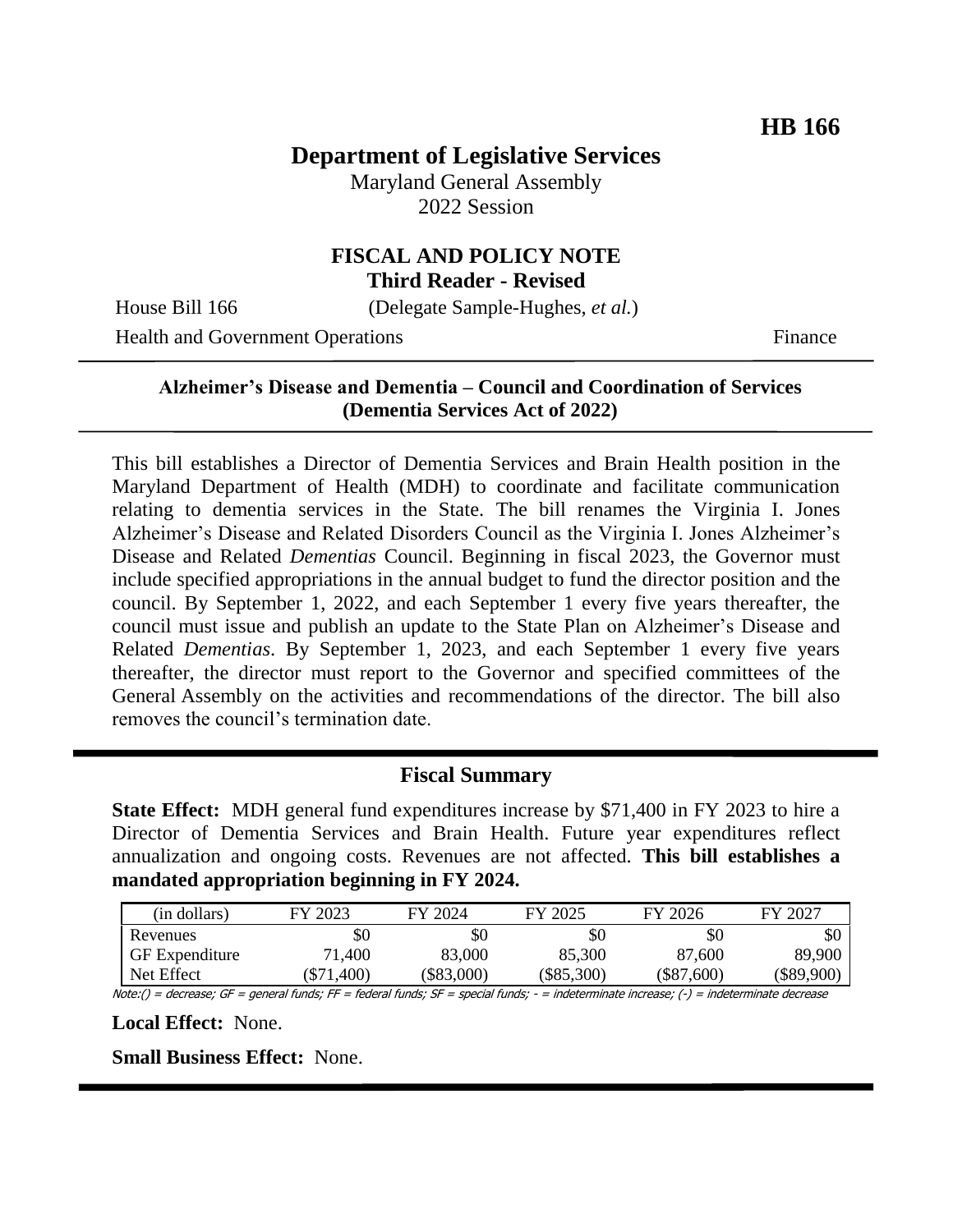## **Analysis**

**Bill Summary:** The director must (1) coordinate MDH's approach to addressing Alzheimer's disease and other forms of dementia and brain health, including through public awareness, prevention, and early detection and diagnosis; (2) staff the council and oversee implementation of the State Plan on Alzheimer's Disease and Related *Dementias*; (3) assess, analyze, and conduct outreach to share cognitive health and dementia-related data; (4) develop and monitor implementation milestones and measurable outcomes to assess progress in achieving the goals laid out in the State Plan; (5) identify efficiencies across State agencies that aid individuals with dementia and their caregivers, and coordinate public and private stakeholder partnerships; (6) apply for grants to enable the implementation of the State Plan goals to reduce the risk of dementia, and to improve the quality of care for individuals with dementia and their caregivers; and (7) carry out other duties relevant to the support of individuals with dementia as may be assigned by MDH. The director must report to the Secretary of Health. The director position is full-time and permanent.

## *Virginia I. Jones Alzheimer's Disease and Related Dementias Council*

The director, with the assistance from the Maryland Department of Aging (MDOA), must provide staff support for the council. The director may request staffing assistance from public health entities with an interest in the duties of the council.

The term of an appointed member of the council is three years. At the end of a term, an appointed member continues to serve until a successor is appointed and qualifies. A member who is appointed after a term has begun serves only for the rest of the term and until a successor is appointed and qualifies. Uncodified language requires the terms of members appointed as of October 1, 2022, to expire as follows: five members in 2024, five members in 2025, five members in 2026, and any other member appointed by the Governor in 2027.

## *Mandated Appropriations*

The Governor must include in the annual budget bill an appropriation to fund the director position and the council, as follows: (1) for fiscal 2023, at least \$71,400; (2) for fiscal 2024, at least \$83,000; (3) for fiscal 2025, at least \$85,300; (4) for fiscal 2026, at least \$87,600; and (5) for fiscal 2027 and each fiscal year thereafter, at least \$89,900.

HB 166/ Page 2 **Current Law:** Maryland's Alzheimer's Disease and Related Disorders *Commission* was established by executive order in 2011 and tasked with making recommendations for a State plan to address the needs of individuals with Alzheimer's disease and related disorders (as well as their families and caregivers). In its December 2012 report, the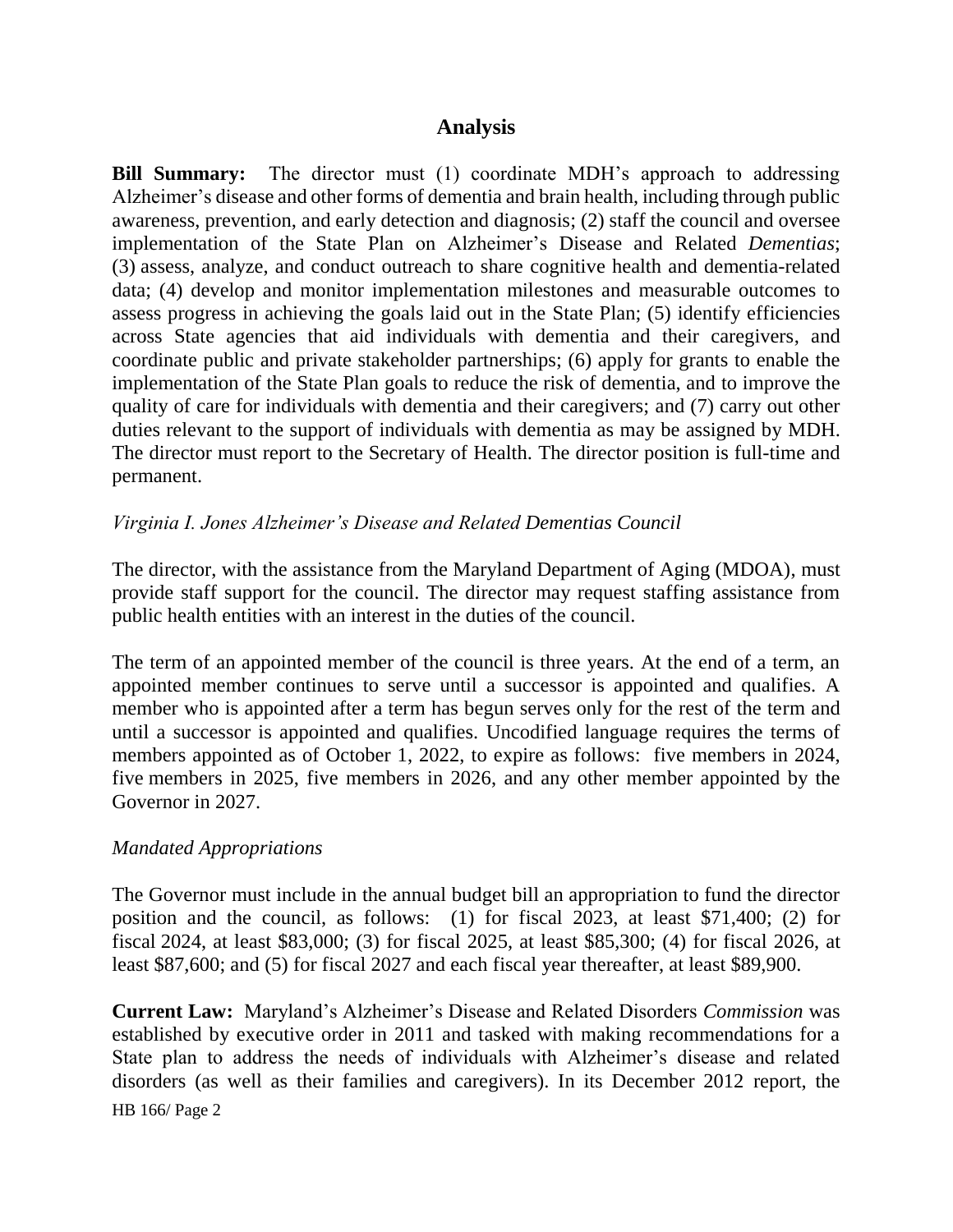commission identified five goals: support prevention and early identification, enhance quality of care, enhance supports for individuals and families, enhance public awareness, and improve data capacity to track progress. The report also indicated that the commission would pursue the establishment of a *permanent* council through the legislative process.

Chapters 305 and 306 of 2013 established the Virginia I. Jones Alzheimer's Disease and Related Disorders *Council* in 2013 for a three-year period. The council released an annual report in 2014, updating the status of the 2012 State plan and reiterating the council's commitment to the goals expressed in the commission's previous report. Chapters 74 and 75 of 2016 subsequently altered the council's membership and extended its termination date to September 30, 2019. Chapters 410 and 411 of 2019 further altered the membership and duties of the council, required the council to submit an [annual report,](http://dlslibrary.state.md.us/publications/Exec/MDH/HG13-3207_2021.pdf) and extended the council's termination date to September 30, 2024.

Chapters 349 and 350 of 2021 require MDH, in partnership with MDOA, the council, and the Greater Maryland Chapter of the Alzheimer's Association, to incorporate specified information regarding cognitive impairment, Alzheimer's disease, and other types of dementia into relevant public health outreach programs to educate health care providers and increase public understanding and awareness.

The council must (1) update the State Plan on Alzheimer's Disease and Related Disorders and advocate for the State Plan; (2) examine the needs for individuals with Alzheimer's disease and related disorders and their caregivers and identify methods through which the State can most effectively and efficiently assist in meeting those needs; (3) advise the Governor and the General Assembly on policy, funding, regulatory, and other issues related to individuals with Alzheimer's disease and related disorders and their caregivers; and (4) develop and promote strategies to encourage brain health and reduce cognitive decline.

The council consists of one member of the Senate of Maryland; one member of the House of Delegates; the Secretary of Health; the Secretary of Aging; the Executive Director of the Alzheimer's Association, Greater Maryland Chapter (or designee); the President of the Alzheimer's Association, National Chapter (or designee); and 15 members appointed by the Governor. MDH, with assistance from MDOA, must provide staff support for the council and may request staffing assistance from public health entities with an interest in the council.

**State Expenditures:** MDH general fund expenditures increase by \$71,353 in fiscal 2023, which accounts for the bill's October 1, 2022 effective date. This estimate reflects the cost of hiring one Director of Dementia Services and Brain Health to coordinate and facilitate communication relating to dementia services in the State and to submit the required report. It includes a salary, fringe benefits, one-time start-up costs, and ongoing operating expenses.

HB 166/ Page 3